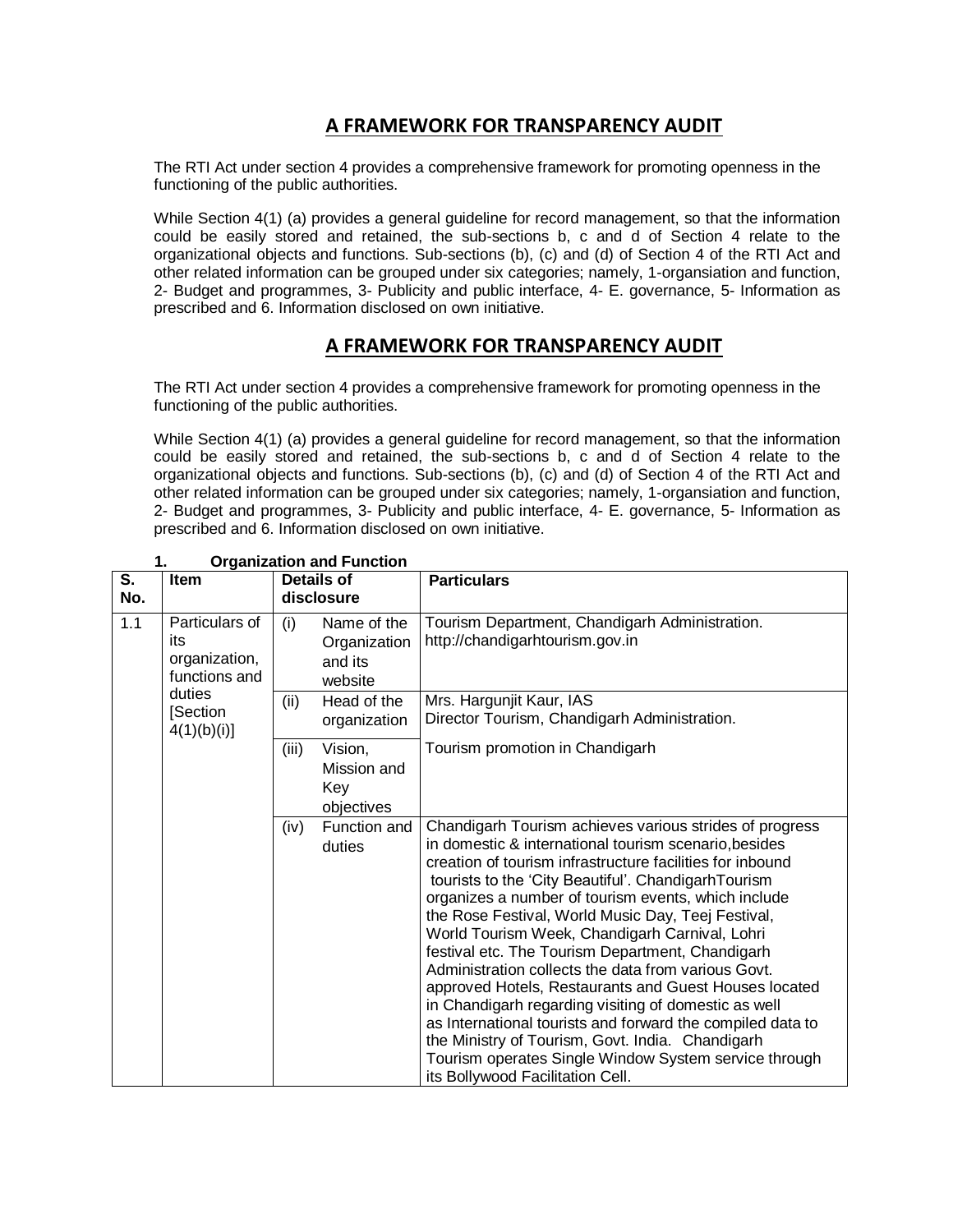|     |                                                                                     | Organization<br>(v)<br>Chart                                                                 | Placed at Annexure I                                                                                                                                                                                                                 |
|-----|-------------------------------------------------------------------------------------|----------------------------------------------------------------------------------------------|--------------------------------------------------------------------------------------------------------------------------------------------------------------------------------------------------------------------------------------|
| 1.2 | Power and<br>duties of its<br>officers and<br>employees<br>[Section 4(1)<br>(b)(ii) | (i)<br>Powers and<br>duties of<br>officers<br>(administrative,<br>financial and<br>judicial) | Head of the Department                                                                                                                                                                                                               |
|     |                                                                                     | (ii) Power and<br>duties of other<br>employees                                               | Employees deals with establishment matters, court<br>cases, financial matters, purchases through GEM,<br>RTI Matters, collects data from the Hotels and<br>submits statistical report to the Ministry of Tourism, Govt.<br>of India. |
|     |                                                                                     | (iii) Rules/orders<br>under which<br>powers and duty<br>are derived and                      | As per Chandigarh Administration Rules.                                                                                                                                                                                              |
|     |                                                                                     | (iv) exercised                                                                               | Chandigarh Administration Rules and Regulations                                                                                                                                                                                      |
|     |                                                                                     |                                                                                              | (v) Work allocation As per guidelines of the Ministry of Tourism, Govt. of India<br>and Chandigarh Administration.                                                                                                                   |
| 1.3 | Procedure<br>followed in<br>decision<br>making<br>process                           | (i)Process of<br>decision making.<br>Identify key<br>decision<br>making points               | 1.<br>Proposal<br>Approval<br>2.<br>3.<br>Implementation                                                                                                                                                                             |
|     | [Section<br>$4(1)(b)(iii)$ ]                                                        | (ii) Final decision<br>making authority                                                      | Head of the Department/Secretary Tourism, Chandigarh<br>Administration                                                                                                                                                               |
|     |                                                                                     | (iii) Related<br>provisions, acts,<br>rules etc.                                             | As per Chandigarh Administration                                                                                                                                                                                                     |
|     |                                                                                     | (iv) Time limit for<br>taking a decisions,<br>if any                                         | As per Chandigarh Administration Guidelines                                                                                                                                                                                          |
|     |                                                                                     | (v) Channel of<br>supervision and<br>accountability                                          | 1. Dealing official<br>2. Assistant Controller (F&A)<br>3. Director Tourism<br>4. Secretary Tourism<br>5. Adviser to the Administrator<br>6. Administrator                                                                           |
| 1.4 | Norms for<br>discharge of<br>functions                                              | Nature of<br>(i)<br>functions/ services<br>offered                                           | Promotion of Tourism in Chandigarh for the facilitation of<br>tourists and visitors.                                                                                                                                                 |
|     | [Section<br>4(1)(b)(iv)]                                                            | (ii) Norms/<br>standards for<br>functions/ service<br>delivery                               | As per Chandigarh Administration Guidelines                                                                                                                                                                                          |
|     |                                                                                     | (iii) Process by<br>which these<br>services can be<br>accessed                               | By visiting/calling in the office during office hours.                                                                                                                                                                               |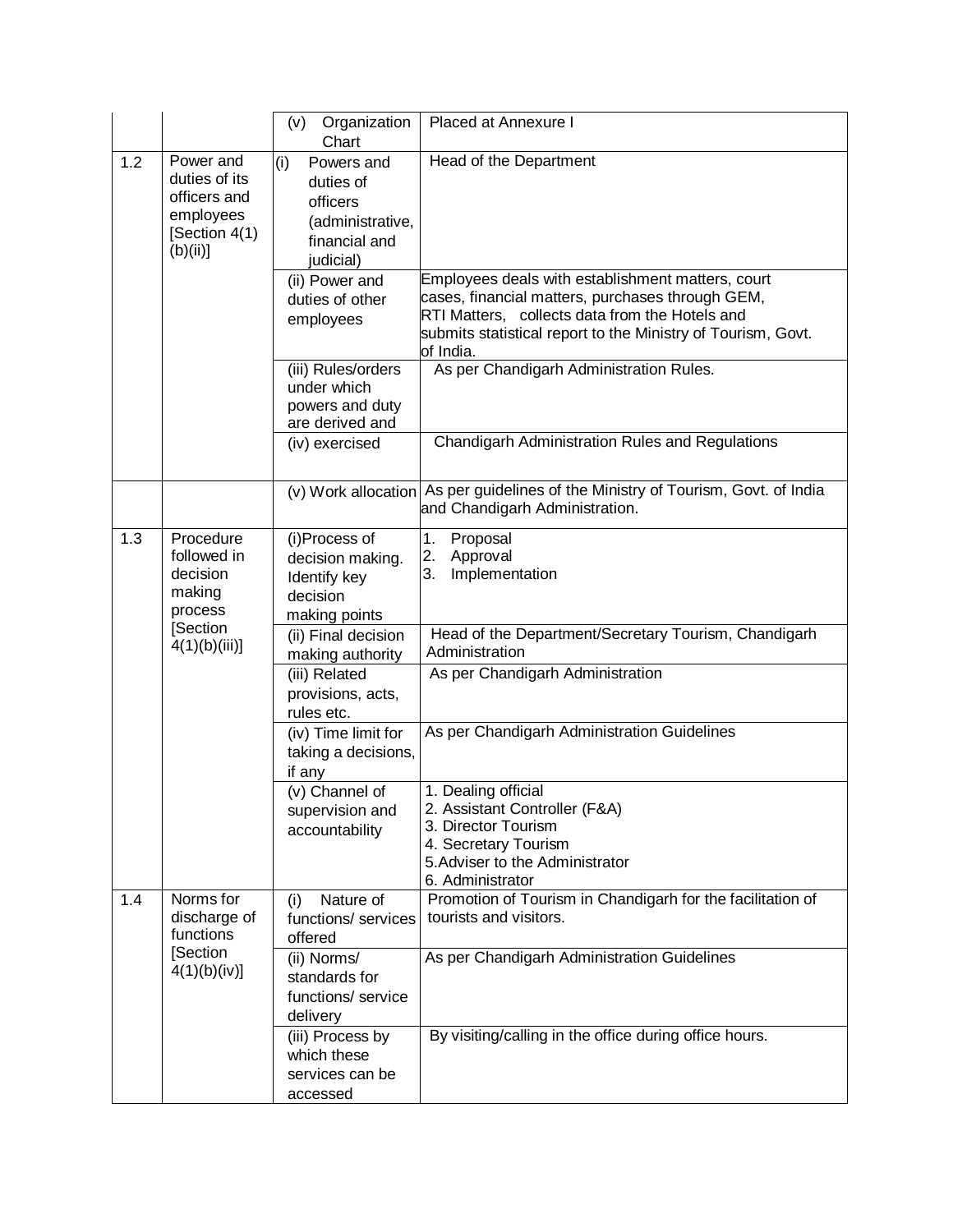|     |                                                                              | (iv) Time-limit for                                                                                 | As per Rules                                                                                                                                                              |
|-----|------------------------------------------------------------------------------|-----------------------------------------------------------------------------------------------------|---------------------------------------------------------------------------------------------------------------------------------------------------------------------------|
|     |                                                                              | achieving the                                                                                       |                                                                                                                                                                           |
|     |                                                                              | targets                                                                                             |                                                                                                                                                                           |
|     |                                                                              | (v) Process of                                                                                      | Through Chandigarh Administration online Portals                                                                                                                          |
|     |                                                                              | redress of                                                                                          |                                                                                                                                                                           |
|     |                                                                              | grievances                                                                                          |                                                                                                                                                                           |
| 1.5 | Rules,<br>regulations,<br>instructions<br>manual and<br>records for          | <b>Title</b><br>(i)<br>and<br>nature of the<br>record/ manual<br>/instruction.                      | Tourism related files, establishment matters, Accounts and<br>events files etc.                                                                                           |
|     | discharging<br>functions<br>[Section<br>4(1)(b)(v)]                          | (ii) List of Rules,<br>regulations,<br>instructions<br>manuals and<br>records.<br>(iii) Acts/ Rules | Tourism Department, Chandigarh Administration follows<br>Rules, Regulations, instructions and guidelines<br>the<br>issued by Chandigarh Administration from time to time. |
|     |                                                                              | manuals etc.                                                                                        |                                                                                                                                                                           |
|     |                                                                              | (iv) Transfer policy<br>and transfer orders                                                         | As per Chandigarh Administration orders.                                                                                                                                  |
| 1.6 | Categories of                                                                | (i) Categories of                                                                                   | Office record                                                                                                                                                             |
|     | documents                                                                    | documents                                                                                           |                                                                                                                                                                           |
|     | held by the<br>authority<br>under its<br>control<br>[Section<br>4(1)(b) (vi) | (ii) Custodian of<br>documents/<br>categories                                                       | Lying with the dealing officials in the office.                                                                                                                           |
| 1.7 | Boards,<br>Councils,<br>Committees                                           | Name of<br>(i)<br>Boards, Council,<br>Committee etc.                                                | Society for Tourism & Entertainment Promotions in<br>Chandigarh (STEPS).                                                                                                  |
|     | and other                                                                    | (ii)Composition                                                                                     | Tourism promotion in Chandigarh                                                                                                                                           |
|     | <b>Bodies</b>                                                                |                                                                                                     | 2006                                                                                                                                                                      |
|     | constituted as                                                               | (iii) Dates from<br>which constituted                                                               |                                                                                                                                                                           |
|     | part of the<br>Public<br>Authority                                           | Term/<br>(iv)<br>Tenure                                                                             | N.A.                                                                                                                                                                      |
|     | [Section<br>4(1)(b)(viii)]                                                   | (v)<br>Powers<br>and functions                                                                      | Tourism promotion in Chandigarh                                                                                                                                           |
|     |                                                                              | Whether<br>(vi)<br>their meetings                                                                   | Yes                                                                                                                                                                       |
|     |                                                                              | are open to the<br>public?                                                                          |                                                                                                                                                                           |
|     |                                                                              | (vii) Whether the<br>minutes of the<br>meetings are<br>open to the<br>public?                       | Yes                                                                                                                                                                       |
|     |                                                                              | (viii) Place where<br>the minutes if<br>open to the public<br>are available?                        | Office situated at Paryavaran Bhawan, 4th floor, Sector<br>19-B, Chandigarh                                                                                               |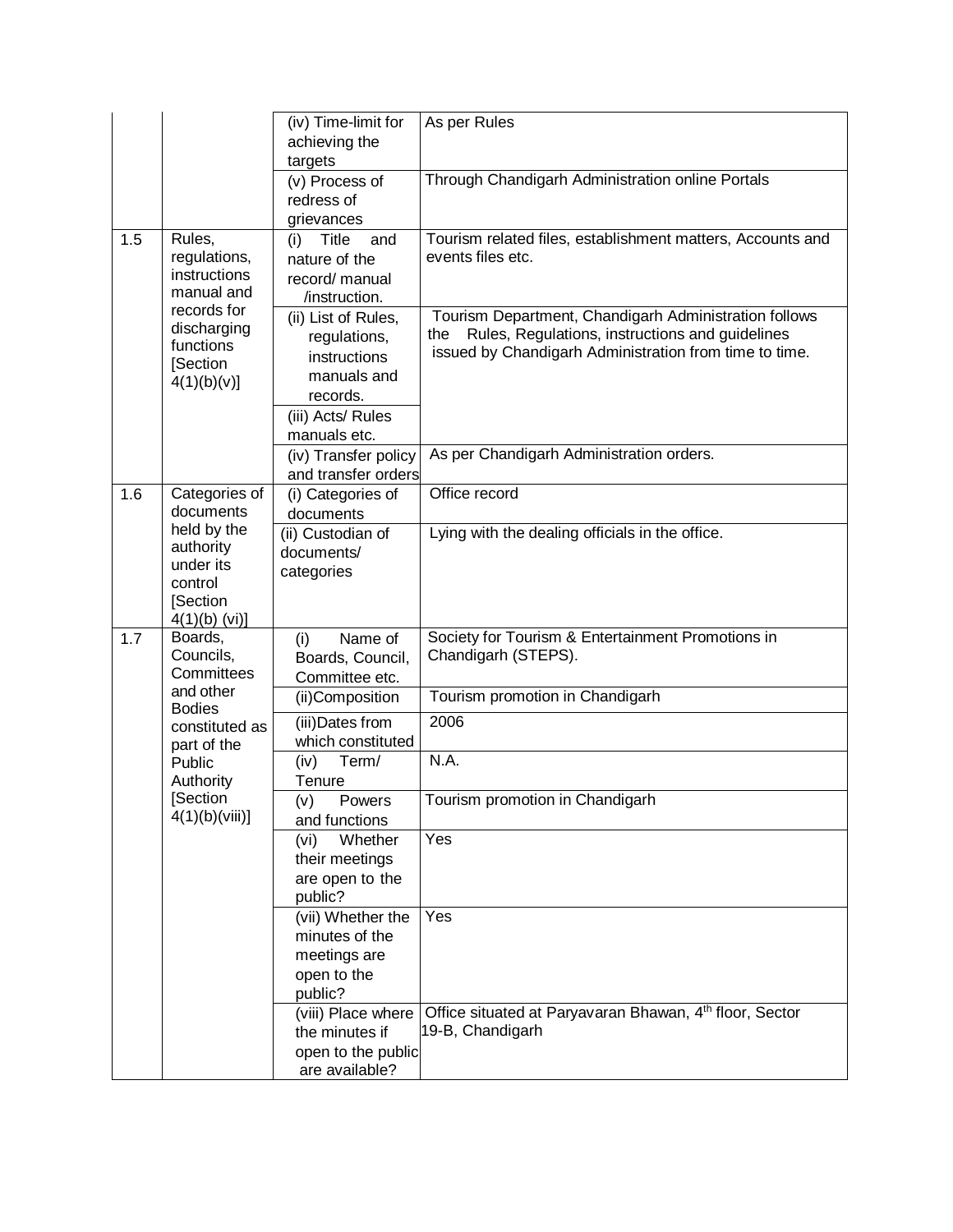| 1.8  | Directory of<br>officers and             | (i)Name and<br>designation                                          | $\overline{\text{Sr}}$<br>No. | Name of the<br>Officers/officials                 | Designation                   | Mobile No.                 |
|------|------------------------------------------|---------------------------------------------------------------------|-------------------------------|---------------------------------------------------|-------------------------------|----------------------------|
|      | employees                                |                                                                     | $\overline{1}$ .              | Mrs. Hargunjit<br>Kaur, IAS                       | Director<br>Tourism           | 0172-2700225               |
|      | [Section 4(1)<br>$(b)$ (ix)]             |                                                                     | 2.                            | Sh. Rajnish Malhi                                 | Asstt.<br>Controller<br>(F&A) | 8054010399                 |
|      |                                          |                                                                     | 3.                            | Sh. Narinder<br>Kumar                             | <b>Tourist Officer</b>        | 988818<br>9026             |
|      |                                          |                                                                     | 4.                            | Sh.Kulwant Singh                                  | Reception<br>Officer          | 9781348825                 |
|      |                                          |                                                                     | $\overline{5}$ .              | Smt. Veena<br>Madan                               | Statistical<br>Assistant      | 9988752120                 |
|      |                                          |                                                                     | 6.                            | Ms. Tanya Kumari                                  | Clerk                         | 7018328648                 |
|      |                                          |                                                                     | 7.                            | Smt. Kanika<br>Dhiman (Contract<br>basis)         | Reception<br>Officer          | 8307321217                 |
|      |                                          |                                                                     | 8.                            | Ms. Priyanka<br><b>Bhalwal</b>                    | Steno-typist                  | 6283037550                 |
|      |                                          |                                                                     | 9.                            | Sh.Kewal Krishan                                  | Peon                          | 8054357127                 |
|      |                                          |                                                                     | 10.                           | Sh. Udhey Singh                                   | Peon                          | 9646615133                 |
|      |                                          | (ii) Telephone, fax                                                 |                               | Phone: 0172-2700225                               |                               |                            |
|      |                                          | and email ID                                                        |                               | Mail ID: Chdtourism123@gmail.com                  |                               |                            |
| 1.9  | Monthly                                  | (i)<br>of<br>List                                                   | Sr.                           | Name of the Employee with                         |                               | Gross monthly              |
|      | Remuneration                             | employees with                                                      | No.<br>designation            |                                                   |                               | remuneration               |
|      | received by                              | Gross monthly                                                       | 1.                            | Sh.Narinder Kumar, T.O.                           |                               | Rs.80,702/-                |
|      | officers &<br>employees                  | remuneration                                                        | 2.                            | Sh.Kulwant Singh, R.O.                            |                               | Rs.81,332/-                |
|      | including                                |                                                                     | $\overline{3}$ .<br>4.        | Smt. Veena Madan, S.A.<br>Ms. Tanya Kumari, Clerk |                               | Rs.88,764/-<br>Rs.56,048/- |
|      | system of                                |                                                                     | $\overline{5}$ .              | Smt.Kanika Dhiman, R.O (on                        |                               | Rs.30,189/-                |
|      | compensation<br>[Section 4(1)            |                                                                     |                               | contract)                                         |                               |                            |
|      | $(b)$ $(x)$ ]                            |                                                                     | 6.                            | Ms. Priyanka Bhalwal, Steno-<br>typist            |                               | Rs.23,393/-                |
|      |                                          |                                                                     | 7.                            | Sh.Kewal Krishan, Peon                            |                               | Rs.59,325/-                |
|      |                                          |                                                                     | 8.                            | Sh. Udhey Singh, Peon                             |                               | Rs.59,325/-                |
|      |                                          | (ii) System of<br>compensation<br>as provided in<br>its regulations |                               | As per Rules                                      |                               |                            |
| 1.10 | Name,                                    | $(i)$ Name and                                                      |                               |                                                   |                               |                            |
|      | designation                              | designation of                                                      | Sr.No.                        | Name of the Officer                               |                               | Designation                |
|      | and other<br>particulars of              | the public<br>information                                           | 1.                            | Mrs. Hargunjit Kaur, IAS                          |                               | <b>Appellate Authority</b> |
|      | public                                   | officer (PIO),                                                      | 2.                            | Sh. Rajnish Malhi,<br>AC(F&A)                     |                               | <b>CPIO</b>                |
|      | information<br>officers<br>[Section 4(1) | <b>Assistant Public</b><br>Information (s) &<br>Appellate           |                               |                                                   |                               |                            |
|      |                                          | Authority                                                           |                               |                                                   |                               |                            |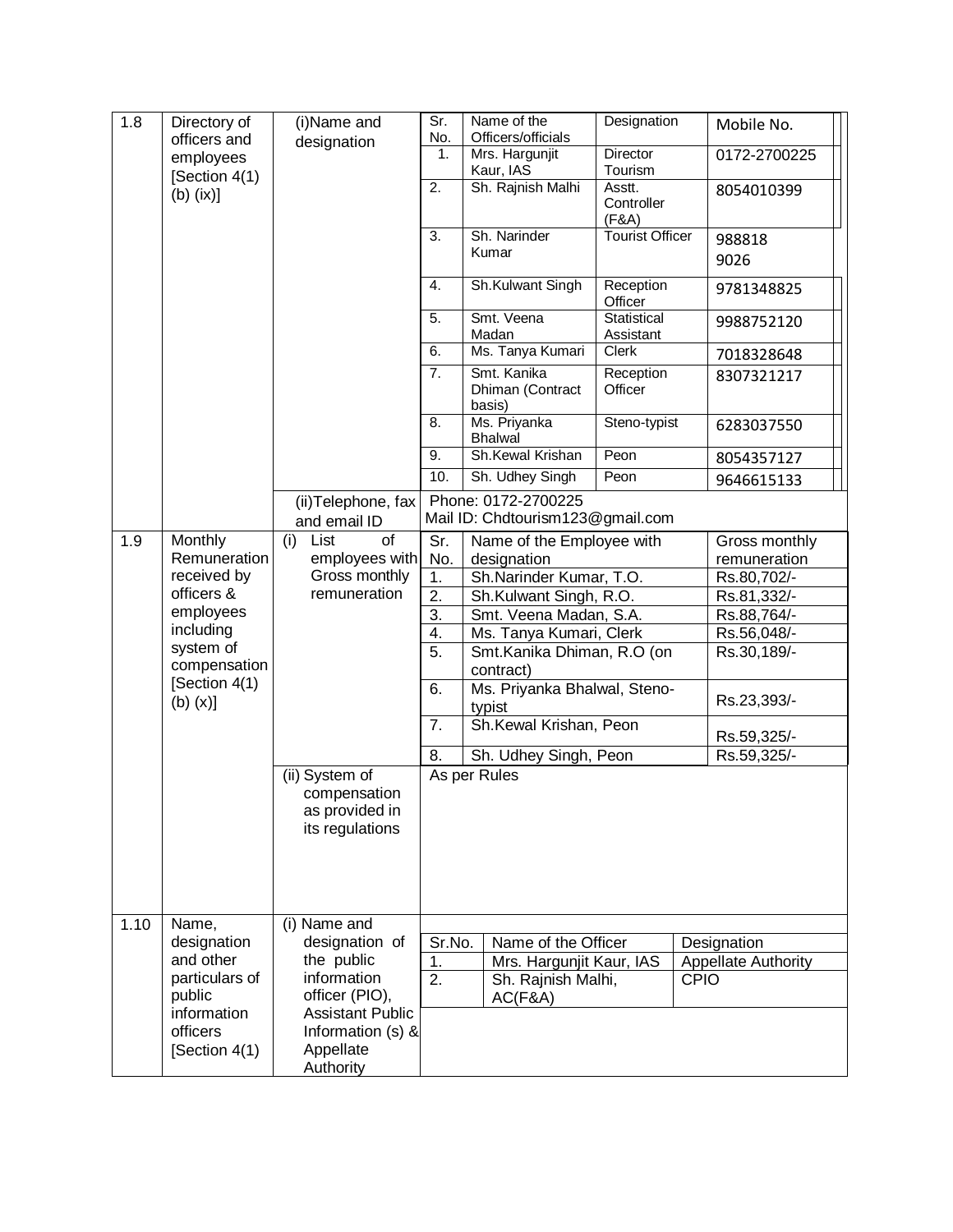|      | $(b)$ (xvi)]                                                                                                      | (ii)<br>Address,<br>telephone                                                                                                                                                                            | Sr.<br>No. | Name of the<br>Officer                                                                                                                                    | Designation            | Tel.No.& Email ID                                                 |  |
|------|-------------------------------------------------------------------------------------------------------------------|----------------------------------------------------------------------------------------------------------------------------------------------------------------------------------------------------------|------------|-----------------------------------------------------------------------------------------------------------------------------------------------------------|------------------------|-------------------------------------------------------------------|--|
|      |                                                                                                                   | numbers and<br>email ID of<br>each                                                                                                                                                                       | 1.         | Mrs. Hargunjit<br>Kaur, IAS                                                                                                                               | Appellate<br>Authority | Mobile:0172-700225<br>Email ID:<br>ssfdhe@yahoo.com               |  |
|      |                                                                                                                   | designated<br>official.                                                                                                                                                                                  | 2.         | Sh. Rajnish<br>Malhi,<br>AC(F&A)                                                                                                                          | CPIO                   | Mobile: 8054010399<br>Email ID:<br>rajnishmalhi1975@gm<br>ail.com |  |
| 1.11 | No. Of<br>employees<br>against whom<br>Disciplinary<br>action has<br>been<br>proposed/<br>taken<br>(Section 4(2)) | No. of employees<br>against whom<br>disciplinary action<br>has been<br>(i) Pending for<br>Minor penalty or<br>major penalty<br>proceedings<br>(ii) Finalised for<br>Minor penalty<br>or major<br>penalty | Nil<br>Nil |                                                                                                                                                           |                        |                                                                   |  |
| 1.12 | Programmes<br>to advance                                                                                          | proceedings<br>Educational<br>(i)<br>programmes                                                                                                                                                          | N.A.       |                                                                                                                                                           |                        |                                                                   |  |
|      | understanding (iii) Efforts to<br>of RTI<br>(Section 26)                                                          | encourage public<br>authority to<br>participate in<br>these<br>programmes                                                                                                                                | N.A.       |                                                                                                                                                           |                        |                                                                   |  |
|      |                                                                                                                   | Training of<br>(iii)<br>CPIO/APIO                                                                                                                                                                        | to time.   |                                                                                                                                                           |                        | As per Chandigarh Administration Instructions from time           |  |
|      |                                                                                                                   | (iv) Update &<br>publish<br>guidelines on<br>RTI by the<br>Public<br>Authorities<br>concerned                                                                                                            |            | Pamphlets regarding awareness to apply online on<br>the rtionline.gov.in have been received from the<br>Information Technology Department, UT, Chandigarh |                        | and have been pasted on the Notice wall of this Department.       |  |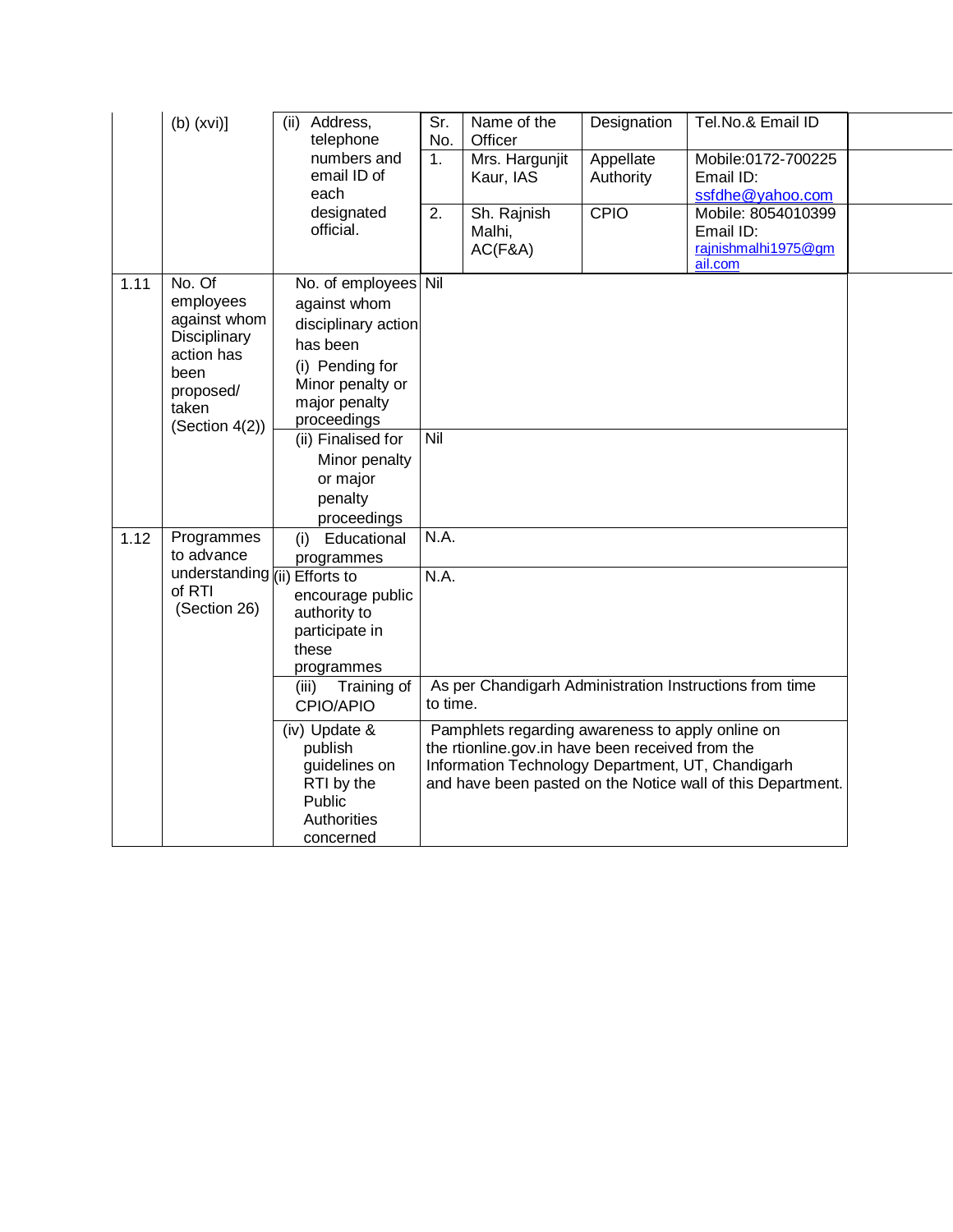## 2. Budget and Programme

| S.No. | Item                                | Details of disclosure                   | Particulars                                                                            |
|-------|-------------------------------------|-----------------------------------------|----------------------------------------------------------------------------------------|
| 2.1   | Budget allocated                    | (i) Total Budget for                    | Rs. 7,56,79,000/- (Financial Year 2021-22)                                             |
|       | to each agency                      | the public authority                    |                                                                                        |
|       | including<br>all                    | (ii) Budget for each                    | i) Grant in aid to CIHM:<br>Rs.3,15,00,000/-                                           |
|       | plans, proposed                     |                                         | agency and Plan &  ii) Direction & Administration:<br>Rs. 11,74,000/-                  |
|       | expenditure and                     | programmes                              | iii)Medicalexpenses:<br>Rs.1,00,000/-                                                  |
|       | reports<br>on<br>disbursements      |                                         | iv)Other<br>Expenses<br>D&A<br>:Rs.6,00,000/-                                          |
|       | made<br>etc.                        |                                         | v)Strengtheningof:<br>Rs.38,35,000/-                                                   |
|       | [Section                            |                                         | Tourism Organisation                                                                   |
|       | 4(1)(b)(xi)]                        |                                         | vi)Wages :<br>Rs.83,60,000/-                                                           |
|       |                                     |                                         | vii)Medical expenses(STO):<br>Rs. 10,000/-<br>Rs. 1,00,000/-<br>viii) Office expenses: |
|       |                                     |                                         | ix)Tourism Facilities:<br>Rs. 3,00,00,000/-                                            |
|       |                                     | (iii)<br>Proposed                       | Expenditure made:<br>Rs.7,59,43,000/-                                                  |
|       |                                     | <b>Expenditures</b>                     |                                                                                        |
|       |                                     | Revised<br>(iv)                         | i)Grant-in-aidtoCIHM:<br>Rs. 3,15,00,000/-                                             |
|       |                                     | Budget for each                         | ii)Direction&Administration:<br>Rs.12,48,000/-                                         |
|       |                                     | agency, if any                          | iii)Medicalexpenses(D&A):<br>Rs.1,00,000/-                                             |
|       |                                     |                                         | iii)Other<br>Expenses<br>D&A<br>:Rs.6,00,000/-                                         |
|       |                                     |                                         | iv)Strengtheningof:<br>Rs.40,25,000/-                                                  |
|       |                                     |                                         | Tourism Organisation                                                                   |
|       |                                     |                                         | v)Wages<br>Rs. 83,60,000/-                                                             |
|       |                                     |                                         | vi)Medical expenses(STO):<br>Rs.<br>$10,000/-$                                         |
|       |                                     |                                         | Rs. 1,00,000/-<br>vii)Office expenses:                                                 |
|       |                                     |                                         | viii)TourismFacilities<br>Rs.3,00,00,000/-                                             |
|       |                                     |                                         | <b>TotalFinal/Revised</b><br>Rs.7,59,43,000/-                                          |
|       |                                     |                                         | Budget:                                                                                |
|       |                                     | Report<br>(v)<br>on                     | Record is placed in the office.                                                        |
|       |                                     | disbursements                           |                                                                                        |
|       |                                     | made and place<br>where<br>the          |                                                                                        |
|       |                                     | related<br>reports                      |                                                                                        |
|       |                                     | are available                           |                                                                                        |
| 2.2   | Foreign<br>and                      | (i)<br><b>Budget</b>                    | Nil                                                                                    |
|       | domestic<br>tours<br>during 2021-22 | (ii)<br>Foreign<br>and                  | Nil                                                                                    |
|       |                                     | domestic tours by                       |                                                                                        |
|       |                                     | ministries<br>and                       |                                                                                        |
|       |                                     | officials of the rank                   |                                                                                        |
|       |                                     | of Joint Secretary<br>to the Government |                                                                                        |
|       |                                     | and above, as well                      |                                                                                        |
|       |                                     | as the heads of                         |                                                                                        |
|       |                                     | the department.                         |                                                                                        |
|       |                                     | Places visited<br>a)                    | Nil                                                                                    |
|       |                                     | The period of<br>b)                     | Nil                                                                                    |
|       |                                     | visit                                   |                                                                                        |
|       |                                     | The number of<br>C)                     | Nil                                                                                    |
|       |                                     | members<br>in                           |                                                                                        |
|       |                                     | official<br>the                         |                                                                                        |
|       |                                     | delegation<br>d) Expenditure on         | Nil                                                                                    |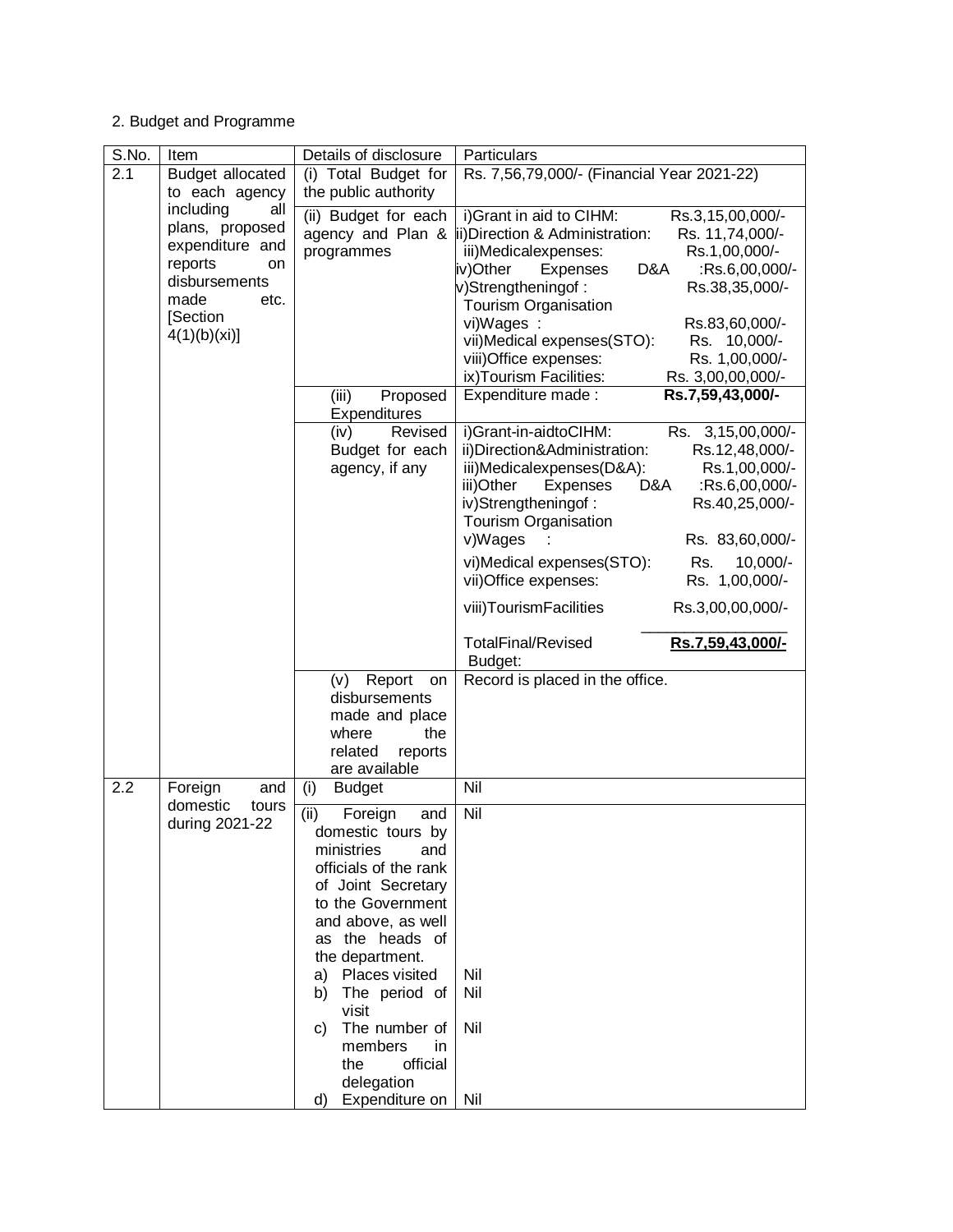|     |                                        |          | the Visit                                                                                                                                                                                                                                                                                                                                                                                             |                                                                                                                                                                                                                                                                                                                                        |
|-----|----------------------------------------|----------|-------------------------------------------------------------------------------------------------------------------------------------------------------------------------------------------------------------------------------------------------------------------------------------------------------------------------------------------------------------------------------------------------------|----------------------------------------------------------------------------------------------------------------------------------------------------------------------------------------------------------------------------------------------------------------------------------------------------------------------------------------|
|     |                                        |          | Information<br>(iii)<br>related<br>to<br>procurements<br>Notice/tender<br>a)<br>enquires,<br>if<br>corrigenda<br>any thereon,                                                                                                                                                                                                                                                                         | 1. Tender for Outsource Services through<br><b>GeM Portal</b><br>2.<br>Outsource<br>Services<br>provided<br>by<br><b>CREST</b>                                                                                                                                                                                                         |
|     |                                        |          | Details of the<br>b)<br><b>bids</b><br>awarded<br>comprising the<br>names of the<br>suppliers<br>of<br>goods/services<br>being procured,<br>The<br>works<br>C)<br>contracts<br>concluded $-$ in<br>any<br>such<br>combination of<br>the above- and<br>d)<br>The rate/rates<br>and<br>the<br>total<br>amount<br>at<br>which<br>such<br>procurement or<br>works contract<br>to<br>be<br>is<br>executed. | i)M/s.Orrionstars<br>Innovates<br>Pvt.<br>Ltd.<br>for<br>providing other staff.<br>ii)M/s.Jaharveer<br>providing<br>for<br>outsource<br>Security Services.<br>iii)Wages provided to CREST for providing<br>services.<br>Providing of outsource manpower services.<br>Financial implication for one year amounting<br>to Rs.83,60,000/- |
| 2.3 | Manner<br>execution<br>subsidy         | of<br>οf | Name of the<br>(i)<br>programme<br>of activity                                                                                                                                                                                                                                                                                                                                                        | Nil                                                                                                                                                                                                                                                                                                                                    |
|     | programme<br>[Section<br>4(i)(b)(xii)] |          | (ii)<br>Objective of<br>the<br>programme                                                                                                                                                                                                                                                                                                                                                              | N.A. in view of (i) above.                                                                                                                                                                                                                                                                                                             |
|     |                                        |          | Procedure<br>(iii)<br>to<br>avail benefits                                                                                                                                                                                                                                                                                                                                                            | N.A.                                                                                                                                                                                                                                                                                                                                   |
|     |                                        |          | Duration of the<br>(iv)<br>Programme/<br>scheme                                                                                                                                                                                                                                                                                                                                                       | N.A.                                                                                                                                                                                                                                                                                                                                   |
|     |                                        |          | Physical<br>and<br>(v)<br>financial targets<br>of<br>the<br>programme                                                                                                                                                                                                                                                                                                                                 | <b>N.A.</b>                                                                                                                                                                                                                                                                                                                            |
|     |                                        |          | Nature/Scale of<br>(vi)<br>subsidy/amount<br>allotted                                                                                                                                                                                                                                                                                                                                                 | N.A.                                                                                                                                                                                                                                                                                                                                   |
|     |                                        |          | (vii) Eligibility<br>criteria for grant<br>of subsidy                                                                                                                                                                                                                                                                                                                                                 | N.A.                                                                                                                                                                                                                                                                                                                                   |
|     |                                        |          | of<br>(viii) Details<br>beneficiaries of<br>subsidy<br>programme                                                                                                                                                                                                                                                                                                                                      | N.A.                                                                                                                                                                                                                                                                                                                                   |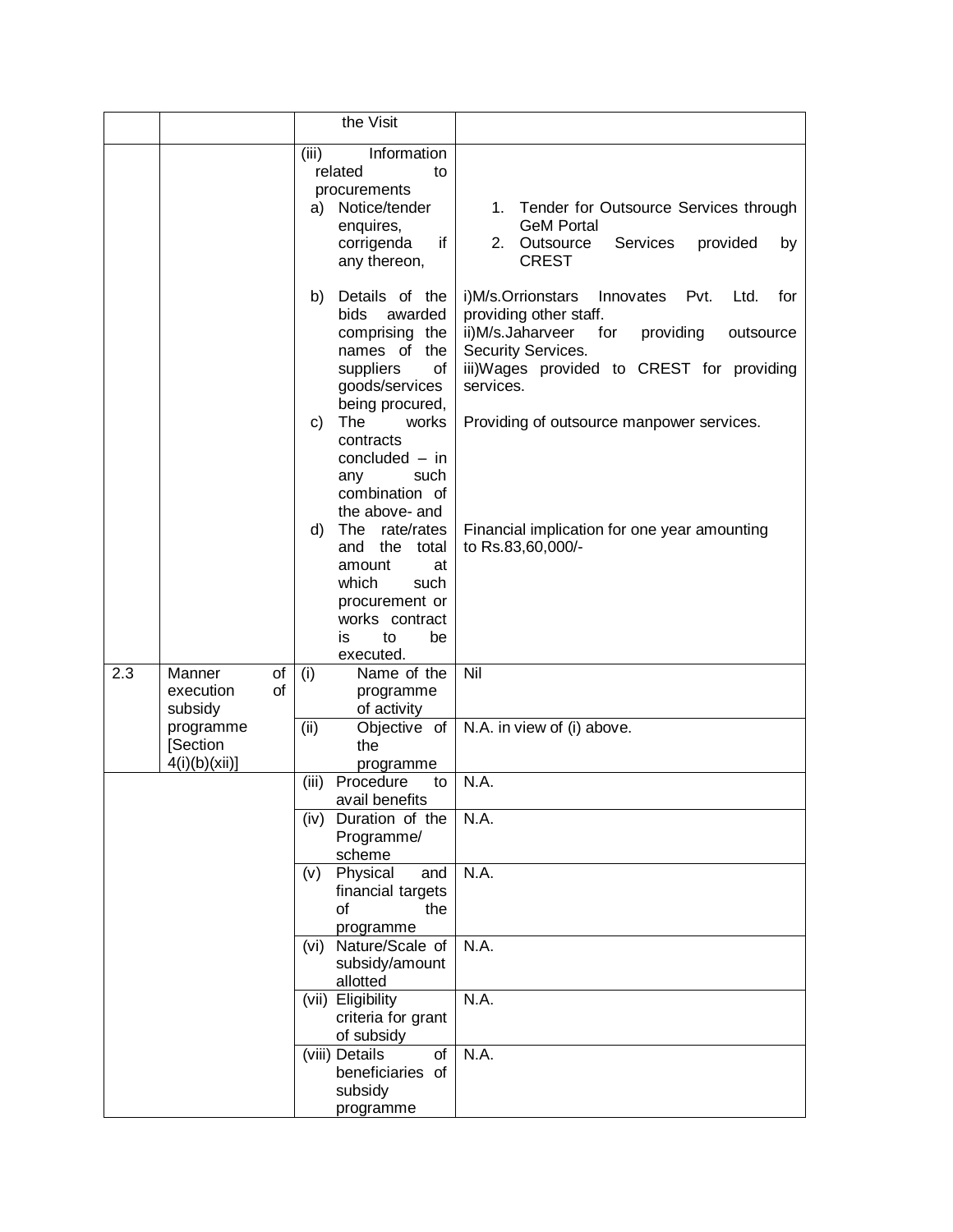|     |                                                                                                 | (number, profile<br>etc.                                                                                                                                      |                                                                                    |
|-----|-------------------------------------------------------------------------------------------------|---------------------------------------------------------------------------------------------------------------------------------------------------------------|------------------------------------------------------------------------------------|
| 2.4 | Discretionary<br>and<br>non-<br>discretionary<br>grants.                                        | (i) Discretionary and<br>non-discretionary<br>grants/ allocations to<br>State<br>Govt./NGOs/<br>other institutions                                            | Grant in aid to CIHM: Rs.3,15,00,000/-<br>Grant in aid to STEPS: Rs.90,00,000/-    |
|     |                                                                                                 | (ii) Annual accounts<br>of all legal entity who<br>are provided grants<br>by public authorities                                                               | Grant in aid to CIHM: Rs.3,15,00,000/-                                             |
| 2.5 | <b>Particulars</b><br>of<br>recipients<br>of<br>concessions,<br>permits<br>οf<br>authorizations | (i)Concessions,<br>permits<br>or<br>authorizations<br>granted by public<br>authority                                                                          | Issues permits to visit Capitol Complex to<br>the tourists/visitors.               |
|     | granted by the<br>public authority<br>[Section<br>4(1)(b)(xiii)]                                | (ii)For<br>each<br>concessions, permit<br>authorization<br><b>or</b><br>granted                                                                               |                                                                                    |
|     |                                                                                                 | a) Eligibility<br>criteria<br>b)Procedure for<br>the<br>getting<br>concession/<br>and/or<br>grant<br>permits<br>οf                                            | Copy of identity proof<br>To apply for permission to visit the Capitol<br>Complex. |
|     |                                                                                                 | authorizations<br>c)Name<br>and<br>address of the<br>recipients given<br>concession<br>$\prime$<br>permits<br><b>or</b><br>authorizations                     | Tourists visiting the Capitol Complex.                                             |
|     |                                                                                                 | d)Date of award<br>of<br>concessions/<br>permits<br>оf<br>authorizations                                                                                      | As and when required by the tourists.                                              |
| 2.6 | <b>CAG</b><br><b>PAC</b><br>&<br>paras                                                          | CAG and PAC paras<br>and the action taken<br>reports (ATRs) after<br>these have been laid<br>table<br>the<br>οf<br>on<br>Administrator,<br>UT,<br>Chandigarh. | Nil                                                                                |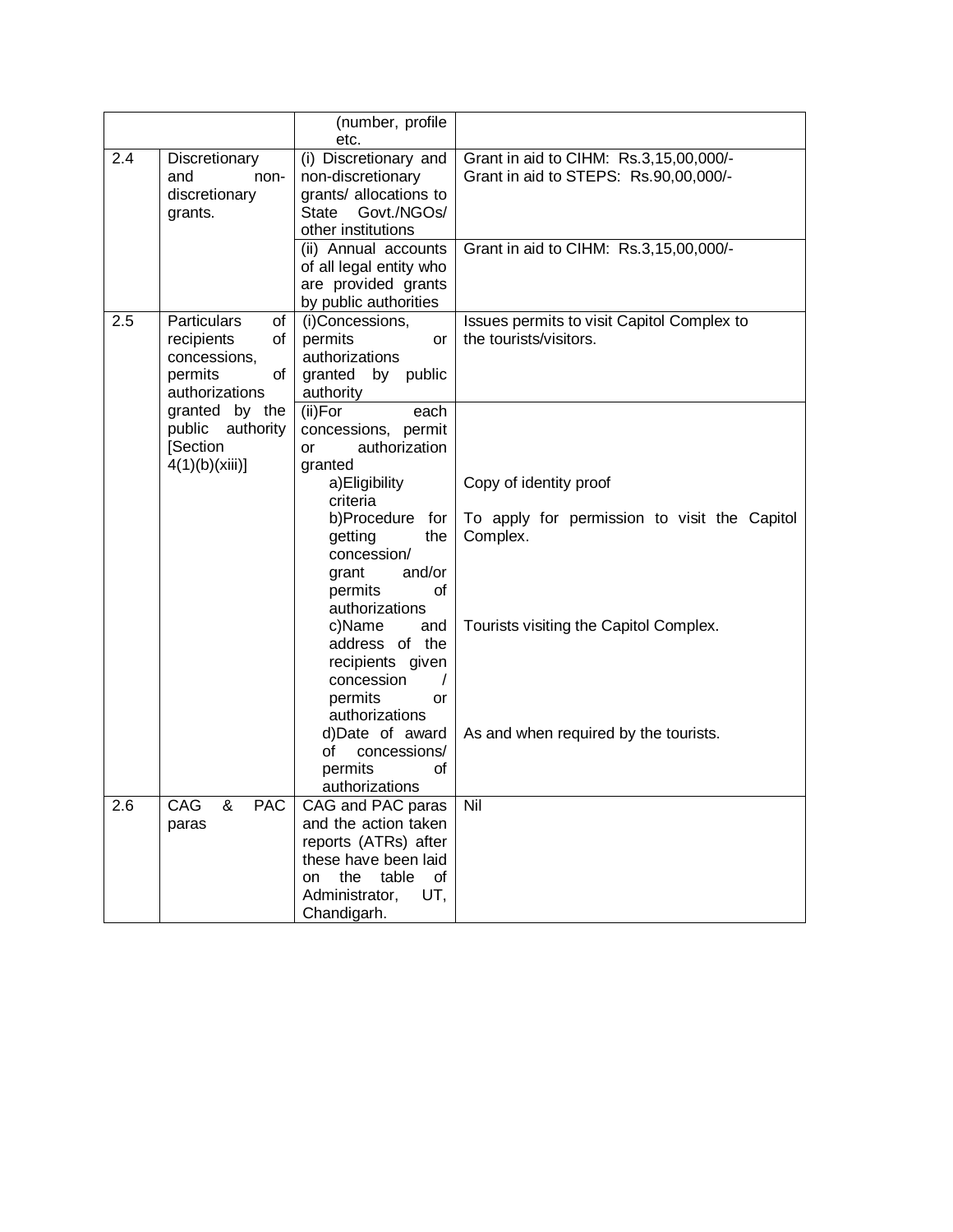#### 3. Publicity Band Public interface

| S.No. | Item                                                                                                                                                                                                                   | Details of disclosure                                                                                                                                                                                                                                                                                                                                                               | Particulars                                                                             |
|-------|------------------------------------------------------------------------------------------------------------------------------------------------------------------------------------------------------------------------|-------------------------------------------------------------------------------------------------------------------------------------------------------------------------------------------------------------------------------------------------------------------------------------------------------------------------------------------------------------------------------------|-----------------------------------------------------------------------------------------|
| 3.1   | Particulars for any<br>arrangement<br>for<br>consultation<br>with<br>representation<br>or<br>by the members<br>of the public in<br>relation<br>the<br>to<br>formulation<br>of<br>policy<br><b>or</b><br>implementation | Arrangement<br>for<br>consultations<br>with<br>or<br>the<br>representation<br>by<br>members of the public<br>(i) Relevant Acts, Rules,<br>Forms<br>other<br>and<br>which<br>documents<br>are<br>normally<br>accessed<br>by<br>citizens                                                                                                                                              | Chandigarh<br>As<br>per<br>Administration instructions.                                 |
|       | there of<br><b>Section</b><br>4(1)(b)(vii)]                                                                                                                                                                            | (ii)<br>for<br>Arrangements<br>with<br>consultation<br>or<br>representation by<br>(a)Members of the public<br>formulation/<br>policy<br>in.<br>policy Implementation<br>(b)Day & time allotted<br>for visitors<br>(c)Contact details<br>Οf<br>Information<br>&<br>Facilitation<br>Counter<br>(IFC)<br>provide<br>to<br>publications frequently<br>sought<br>by<br>RTI<br>applicants | Any working day during working<br>hours<br>Sh. Rajnish Malhi, CPIO<br>Mobile:8054010399 |
|       |                                                                                                                                                                                                                        | Public-private<br>partnerships (PPP)<br>(i) Details of Special<br>Purpose Vehicle (SPV), if<br>any                                                                                                                                                                                                                                                                                  | Nil                                                                                     |
|       |                                                                                                                                                                                                                        | Detailed<br>(ii)<br>project<br>reports (DPRs)                                                                                                                                                                                                                                                                                                                                       | Nil                                                                                     |
|       |                                                                                                                                                                                                                        | (iii)Concession<br>agreements                                                                                                                                                                                                                                                                                                                                                       | Nil                                                                                     |
|       |                                                                                                                                                                                                                        | (iv)Operation<br>and<br>maintenance manuals                                                                                                                                                                                                                                                                                                                                         | Nil                                                                                     |
|       |                                                                                                                                                                                                                        | (v)Other<br>documents<br>generated as part of the<br>implementation manuals                                                                                                                                                                                                                                                                                                         | Nil                                                                                     |
|       |                                                                                                                                                                                                                        | (vi)Information relating to<br>fees, tolls, or the other<br>kinds of revenues that<br>may be collected under<br>authorization<br>from<br>the<br>government                                                                                                                                                                                                                          | <b>This</b><br>department<br>provides<br>Cycles to the tourists on rental<br>basis.     |
|       |                                                                                                                                                                                                                        | (vii)Information relating to<br>outputs and outcomes                                                                                                                                                                                                                                                                                                                                | Revenue generated: Rs.600/-                                                             |
|       |                                                                                                                                                                                                                        | (viii)The process of the<br>selection of the private<br>sector<br>party<br>(concessionaire etc.)                                                                                                                                                                                                                                                                                    | Nil                                                                                     |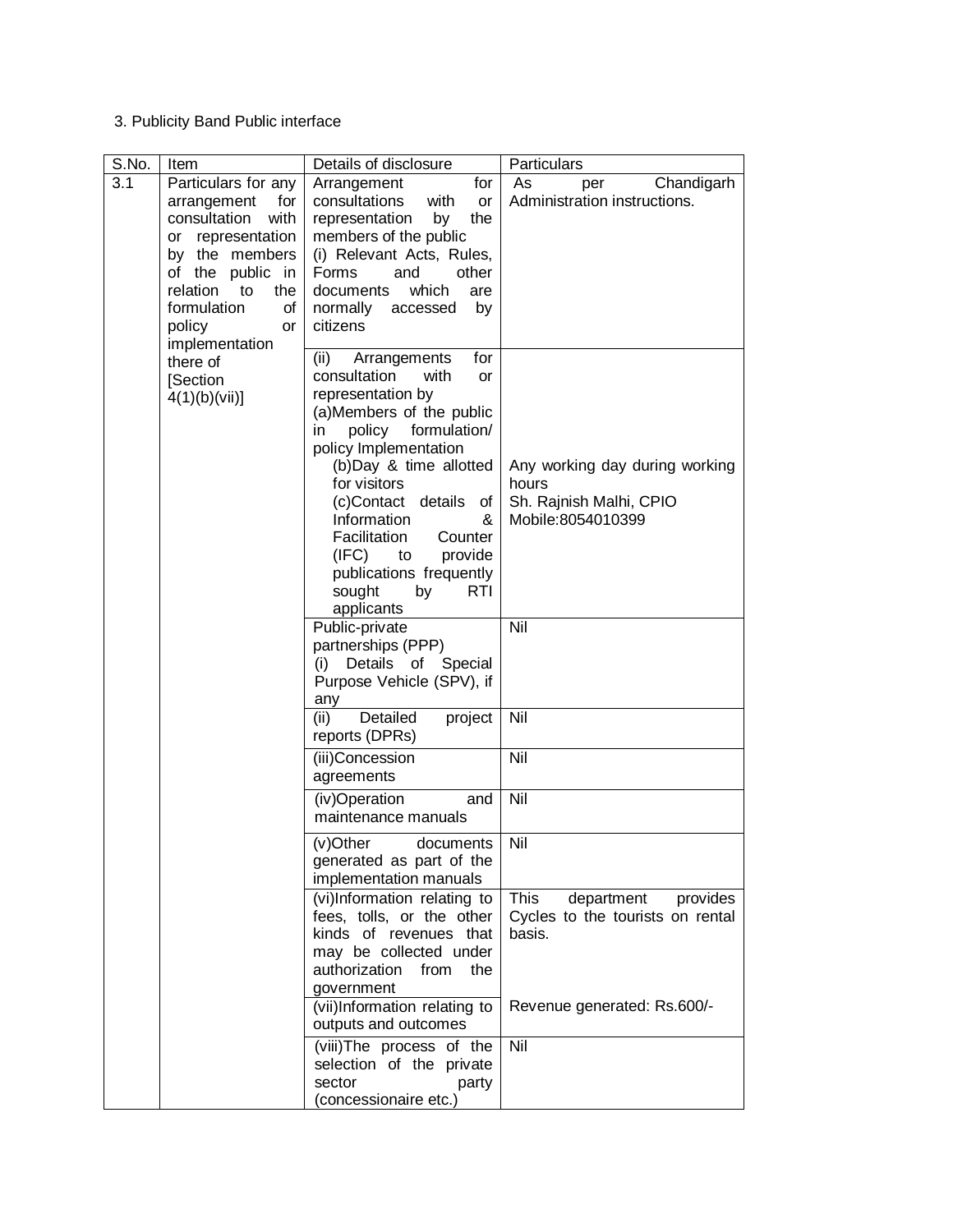|                                                                                   |                                                                                                                                                              | $(ix)$ All<br>payment<br>made<br>under the PPP project                                                                                                                                                                                                                    | Nil                              |
|-----------------------------------------------------------------------------------|--------------------------------------------------------------------------------------------------------------------------------------------------------------|---------------------------------------------------------------------------------------------------------------------------------------------------------------------------------------------------------------------------------------------------------------------------|----------------------------------|
| 3.2                                                                               | Are the details of<br>policies/decisions,<br>which<br>affect<br>public, informed to<br>them<br>[Section<br>$4(1)(c)$ ]                                       | Publish all relevant facts<br>while<br>formulating<br>policies<br>important<br><b>or</b><br>announcing<br>decisions<br>which<br>affect public<br>to<br>make the process more<br>interactive:<br>(i)Policy<br>decisions/<br>legislations taken in the<br>previous one year | Nil                              |
|                                                                                   |                                                                                                                                                              | (ii) Outline the<br>Public<br><b>Consultation process</b>                                                                                                                                                                                                                 | Nil                              |
|                                                                                   |                                                                                                                                                              | (iii)Outline<br>the<br>arrangement<br>for<br>consultation<br>before<br>formulation of policy                                                                                                                                                                              | Nil                              |
| 3.3                                                                               | <b>Dissemination</b><br>οf<br>information widely<br>and in such form<br>and manner which<br>easily<br>is<br>accessible to the<br>[Section<br>public<br>4(3)] | Use of the most effective<br>means of communication<br>Internet<br>(i)<br>(website)                                                                                                                                                                                       | http://chandigarhtourism.gov.in  |
| $\overline{3.4}$                                                                  | $\overline{of}$<br>Form<br>of<br>accessibility<br>information<br>manual/handbook                                                                             | Information<br>manual/<br>handbook available in<br>(i) Electronic format                                                                                                                                                                                                  | Through website                  |
|                                                                                   | [Section $4(1)(b)$ ]                                                                                                                                         | <b>Printed format</b><br>(ii)                                                                                                                                                                                                                                             | <b>Tourist Literature</b>        |
| 3.5                                                                               | Whether<br>information                                                                                                                                       | List of materials available<br>(i) Free of cost                                                                                                                                                                                                                           | <b>Tourist Literature</b><br>Yes |
| manual/handbook<br>available free of<br>cost<br>or<br>not<br>$[$ Section 4(1)(b)] |                                                                                                                                                              | (ii) At a reasonable cost of<br>the medium                                                                                                                                                                                                                                | Nil                              |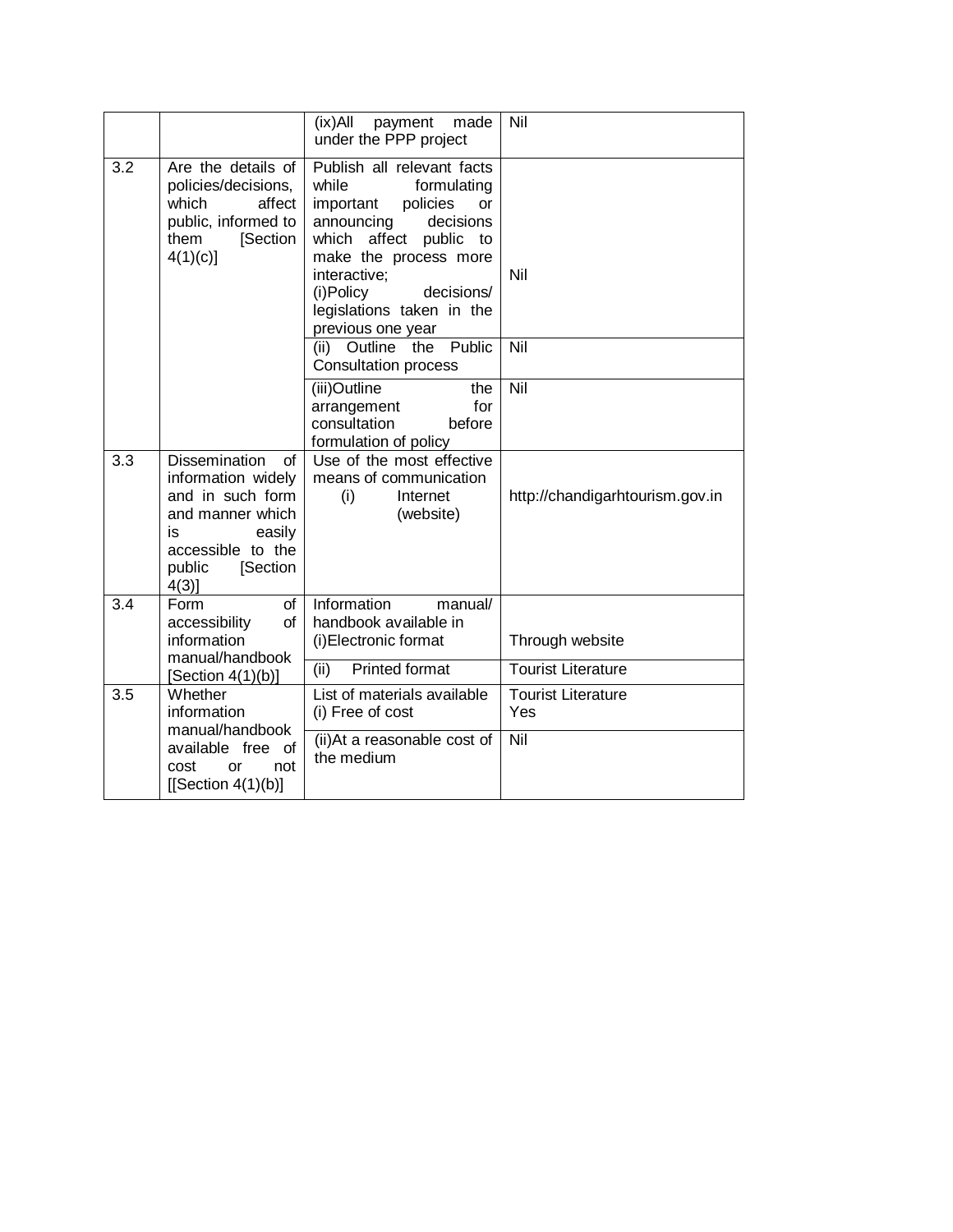#### 4. E-Governance

| S.<br>No. | Item                                                                                          | <b>Details</b><br>οf<br>disclosure                                                                         | Particulars                                                                                                                                                                                        |
|-----------|-----------------------------------------------------------------------------------------------|------------------------------------------------------------------------------------------------------------|----------------------------------------------------------------------------------------------------------------------------------------------------------------------------------------------------|
| 4.1       | Language in which                                                                             | (i)English                                                                                                 | Yes                                                                                                                                                                                                |
|           | information<br>Manual/Handbook<br>available                                                   | (ii)<br>Vernacular/<br>Local Language                                                                      | <b>No</b>                                                                                                                                                                                          |
| 4.2       | When<br>the<br>was<br>information<br>Manual/Handbook<br>last updated?                         | date<br>οf<br>Last<br><b>Annual Updation</b>                                                               | 23.04.2019                                                                                                                                                                                         |
| 4.3       | Information                                                                                   | (i)Details<br>οf<br>information                                                                            | Website                                                                                                                                                                                            |
|           | available<br>in<br>form<br>electronic<br>[Section                                             | available<br>in<br>electronic form                                                                         | http://chandigarhtourism.gov.in                                                                                                                                                                    |
|           | 4(1)(b)(xiv)                                                                                  | (ii)Name/title<br>οf<br>document/<br>the<br>record/other<br>information                                    | Information on Chandigarh Tourism                                                                                                                                                                  |
|           |                                                                                               | (iii)Location<br>where available                                                                           | http://chandigarhtourism.gov.in                                                                                                                                                                    |
| 4.4       | Particulars<br>of<br>facilities available<br>citizen<br>to<br>for<br>obtaining<br>information | (i)Name<br>&<br>location<br>of<br>the<br>facilities                                                        | <b>Tourist Information Centres</b><br>1. Capitol Complex, Sector 1, Chandigarh<br>2. Sukhna Lake, Sector 1, Chandigarh<br>3. Palm Garden, Sector 42, Chandigarh<br>4. Plaza, Sector 17, Chandigarh |
|           | [Section<br>4(1)(b)(xv)]                                                                      | (ii) Details<br>of<br>information made<br>available                                                        | About tourist spots of Chandigarh, Hotels<br>& Restaurants available in Chandigarh                                                                                                                 |
|           |                                                                                               | (iii)Working hours<br>of the facility                                                                      | 24x7 on tollfree helpline No.18001802116                                                                                                                                                           |
|           |                                                                                               | (iv)Contact<br>person & contact<br>details<br>(Phone,<br>fax email)                                        | Sh. Deepak Rohilla, Information Assistant<br>Mobile: 9216535045                                                                                                                                    |
| 4.5       | Such<br>other<br>information<br>as<br>may be prescribed                                       | Grievance<br>(i)<br>redressal<br>mechanism                                                                 | <b>CPGRAMS Portal</b><br><b>Grievances Portal</b>                                                                                                                                                  |
|           | under<br>section<br>4(i)(b)(xvii)                                                             | of<br>(ii)<br>Details<br>applications<br>received<br>under<br><b>RTI</b><br>and<br>information<br>provided | 28 Nos. of applications have been received<br>from 01.04.2021 to 31.03.2022 and the<br>information was provided to all.                                                                            |
|           |                                                                                               | (iii)List<br>of<br>completed<br>schemes/<br>projects/<br>programmes                                        | N.A.                                                                                                                                                                                               |
|           |                                                                                               | οf<br>(iv)List<br>schemes/projec<br>ts/programme<br>underway                                               | N.A.                                                                                                                                                                                               |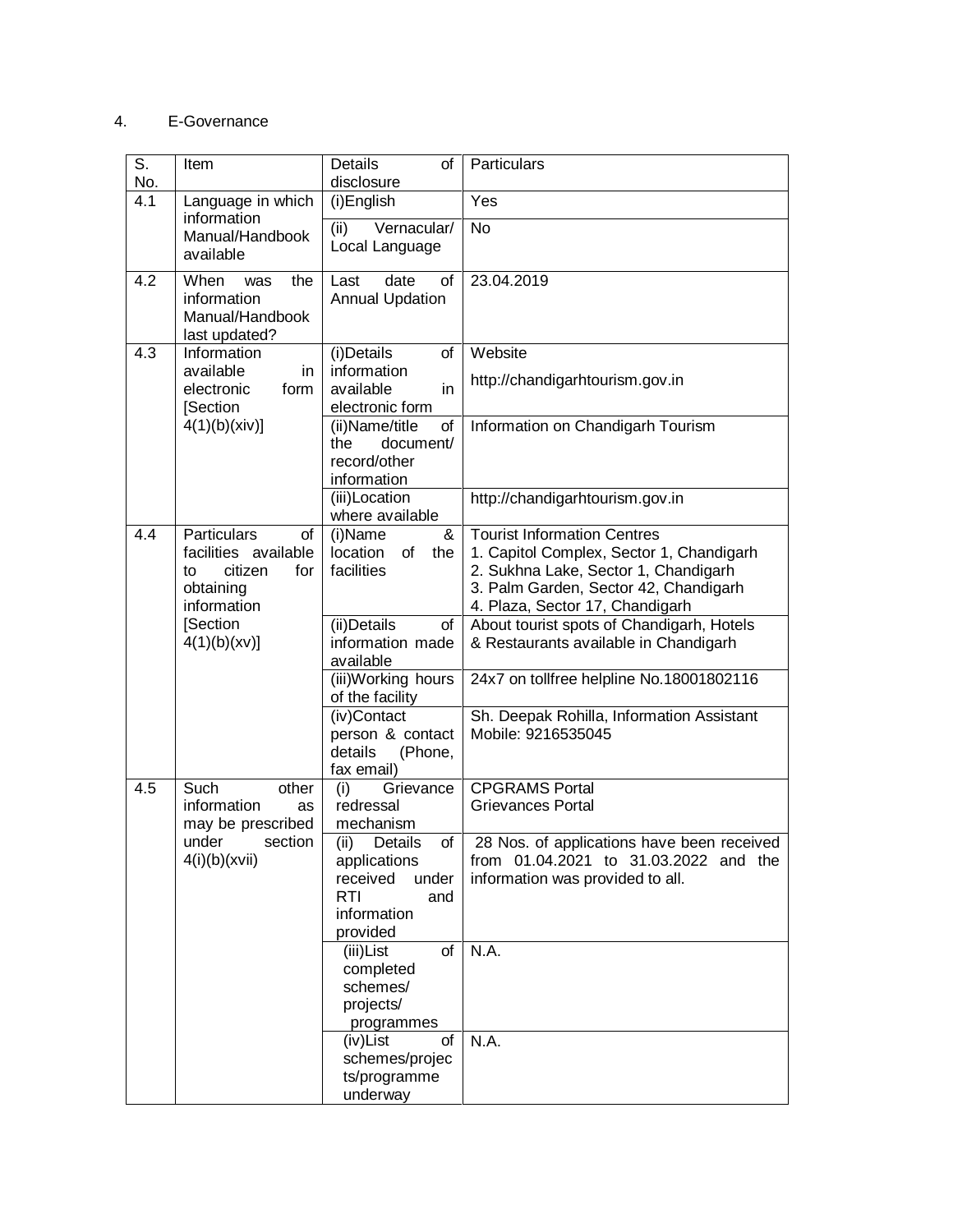| (v)Details of all  | 1.M/s. Orrionstars Innovates Pvt. Ltd. was                                      |
|--------------------|---------------------------------------------------------------------------------|
| contracts          | given contract from February, 2021<br>to                                        |
| entered<br>into    | 28.02.2022.                                                                     |
| including<br>name  | 2.M/s. Jaharveer from February, 2021 to                                         |
| of the contractor, | 28.02.2022                                                                      |
| οf<br>amount       | 3. CREST for providing outsource services                                       |
| contract<br>and    | Total Amount: Rs.83,60,000/-                                                    |
| period<br>οf       |                                                                                 |
| completion<br>0f   |                                                                                 |
| contract           |                                                                                 |
| (vi)Annual         | Tourism<br>The<br>Department,<br>Chandigarh                                     |
| Report             | Administration<br>organises<br>annual<br>mega                                   |
|                    | events such as Rose Festival, Chandigarh                                        |
|                    | Carnival, World Tourism Week, World Music                                       |
|                    | Day, Teej Festival, Lohri Festival and other                                    |
|                    | such events towards the promotion of                                            |
|                    | tourism, culture and festivity in the City                                      |
|                    | beautiful of Chandigarh which gives an                                          |
|                    | immense image to the City beautiful.<br>This department organised the following |
|                    | events during 2021-2022:-                                                       |
|                    | 1. An Awareness Camp regarding following                                        |
|                    | COVID protocol for the prevention of third                                      |
|                    | wave of COVID was organised in July,                                            |
|                    | 2021<br>at various tourist places in                                            |
|                    | Chandigarh.                                                                     |
|                    | 2. Vaccination Drive was held in co-                                            |
|                    | ordination with Health Department, UT in                                        |
|                    | the month of July, 2021 with on-the-spot                                        |
|                    | registration<br>for<br>the<br>tourists                                          |
|                    | age of 18 years with<br>above the                                               |
|                    | ambulance facility at Rock Garden,                                              |
|                    | Chandigarh on Saturdays.                                                        |
|                    | 3. Celebrated World Tourism<br>Day on<br>27.09.2021 and 28.09.2021 as a part of |
|                    | "Azadi ka Amrit Mahotsav". During the                                           |
|                    | evenings, a sufi Musical live evening                                           |
|                    | was organised with performance by Ali                                           |
|                    | Brothers on 27.09.2021 and Prabh Gill                                           |
|                    | 28.09.2021 by following COVID<br>on                                             |
|                    | protocol and proper social distancing                                           |
|                    | was maintained in sitting arrangements.                                         |
|                    | Celebrated Rashtriya Ekta Diwas in co-<br>4.                                    |
|                    | ordination<br>with Police<br>Department,                                        |
|                    | Commissioner,<br>Deputy<br>Municipal                                            |
|                    | Commissioner,<br>Sports<br>Department,                                          |
|                    | Public Relations & Cultural Affairs,                                            |
|                    | Education Department and Engineering                                            |
|                    | Department,<br>UT, Chandigarh<br><b>on</b>                                      |
|                    | 31.10.2021, for which Laser & Sound                                             |
|                    | Show, Cycle Rally and Run for Unity                                             |
|                    | was organised as a part of event.                                               |
|                    |                                                                                 |
|                    | A special guided Heritage Walk of the<br>5.                                     |
|                    | Capitol Complex was conducted on<br>31.10.2021 as part of Foundation Day        |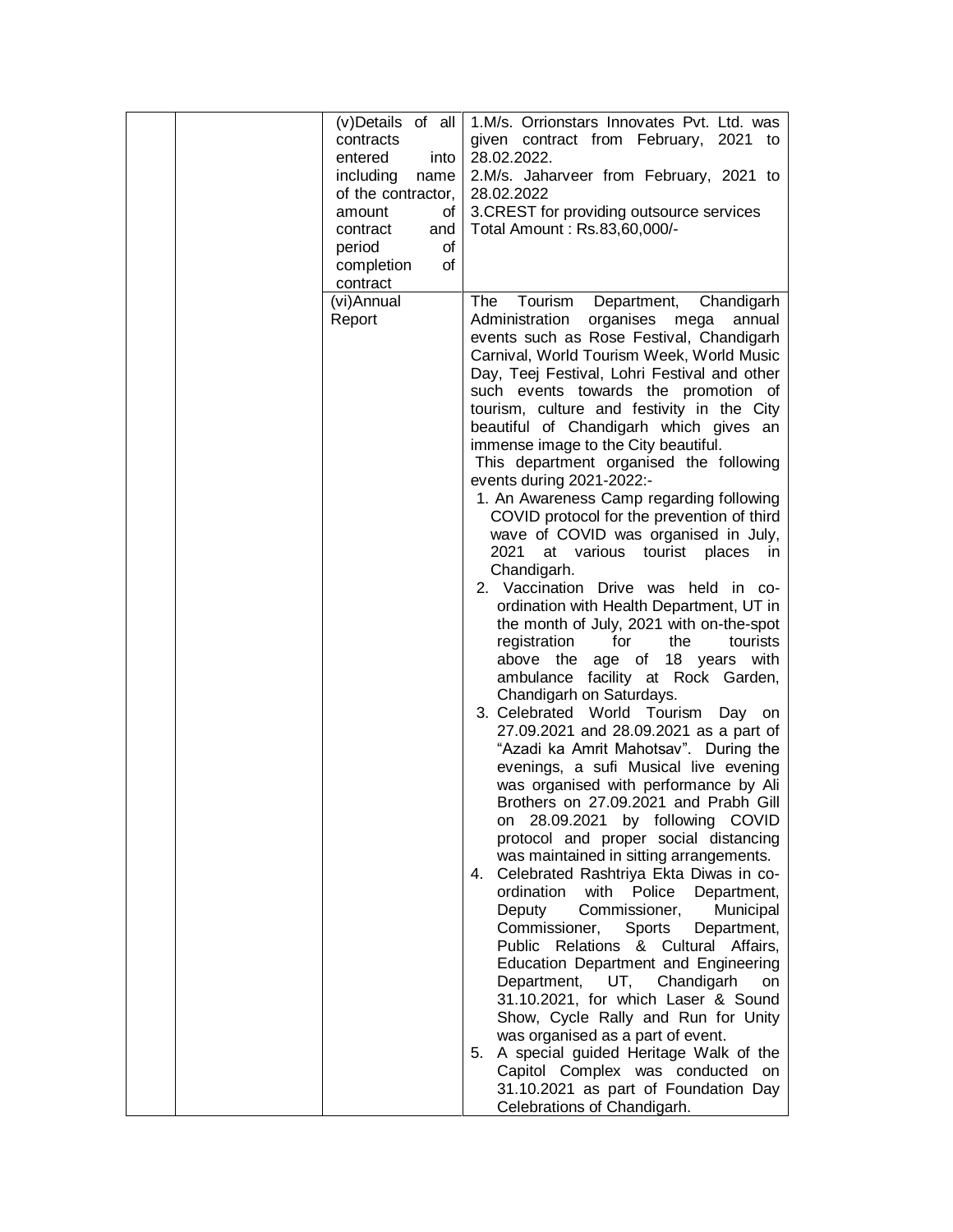|     |                                                                               | (vii)Frequently<br>Asked<br>Question<br>(FAQs)<br>other<br>(viii)Any<br>information such<br>as<br>a)Citizen's<br>Charter<br>c)Six<br>monthly<br>reports loaded on<br>the website or not<br>d)Performance<br>against<br>the<br>benchmarks<br>set<br>Citizen's<br>in the<br>Charter | 6. A fun-filled guided tour followed by a<br>sketching competition based on the<br>Capitol Complex was organised for<br>students og Government schools on<br>14.11.2021, Children's Day at Capitol<br>Complex.<br>7. A<br>guided tour-cum-workshop<br>on<br>miniature furniture making for students<br>Architecture was organised<br>of<br>at<br>Jeanneret House on 04.12.2021<br><b>on</b><br>Pierre Jeanneret's death anniversary.<br>8. Prepared the tableau on the theme<br>"APNA SHEHAR APNA JASHAN"<br>which was displayed in the Parade<br>Ground on 26 <sup>th</sup> January, 2022 on the<br>occasion of celebration of Republic Day,<br>2022.<br>9. Celebrated Iconic week of 'Azadi Ka<br>Amrit Mahotsav' from 06.03.2022 to<br>13.03.2022, on which popular singers<br>performed their live performances at<br>New Lake, Sector 42, Sector 17 Plaza<br>Ground,<br>Sector<br>and<br>Open<br>10,<br>Chandigarh<br>which endeavours to<br>promote cultural and festive traditions of<br>City beautiful<br>Nil<br>Nil<br>N.A.<br>N.A. |
|-----|-------------------------------------------------------------------------------|-----------------------------------------------------------------------------------------------------------------------------------------------------------------------------------------------------------------------------------------------------------------------------------|----------------------------------------------------------------------------------------------------------------------------------------------------------------------------------------------------------------------------------------------------------------------------------------------------------------------------------------------------------------------------------------------------------------------------------------------------------------------------------------------------------------------------------------------------------------------------------------------------------------------------------------------------------------------------------------------------------------------------------------------------------------------------------------------------------------------------------------------------------------------------------------------------------------------------------------------------------------------------------------------------------------------------------------------|
| 4.6 | Receipt<br>&<br>Disposal<br><b>RTI</b><br>of<br>applications<br>&<br>appeals  | $(i)$ Details<br>οf<br>applications<br>received<br>and<br>disposed                                                                                                                                                                                                                | 28 nos. from 01.04.2021 to 31.03.2022<br>received and disposed off.                                                                                                                                                                                                                                                                                                                                                                                                                                                                                                                                                                                                                                                                                                                                                                                                                                                                                                                                                                          |
|     |                                                                               | (ii) Details<br>οf<br>appeals received<br>and<br>orders<br>issued                                                                                                                                                                                                                 | Nil                                                                                                                                                                                                                                                                                                                                                                                                                                                                                                                                                                                                                                                                                                                                                                                                                                                                                                                                                                                                                                          |
| 4.7 | Replies<br>to<br>questions asked in<br>the parliament, if<br>[Section<br>any, | of<br>Details<br>questions<br>asked<br>and replies given                                                                                                                                                                                                                          | 27 Nos. Lok Sabha/Rajya sabha questions<br>received from 01.04.2021 to 31.03.2022 and<br>all were replied well in time.                                                                                                                                                                                                                                                                                                                                                                                                                                                                                                                                                                                                                                                                                                                                                                                                                                                                                                                      |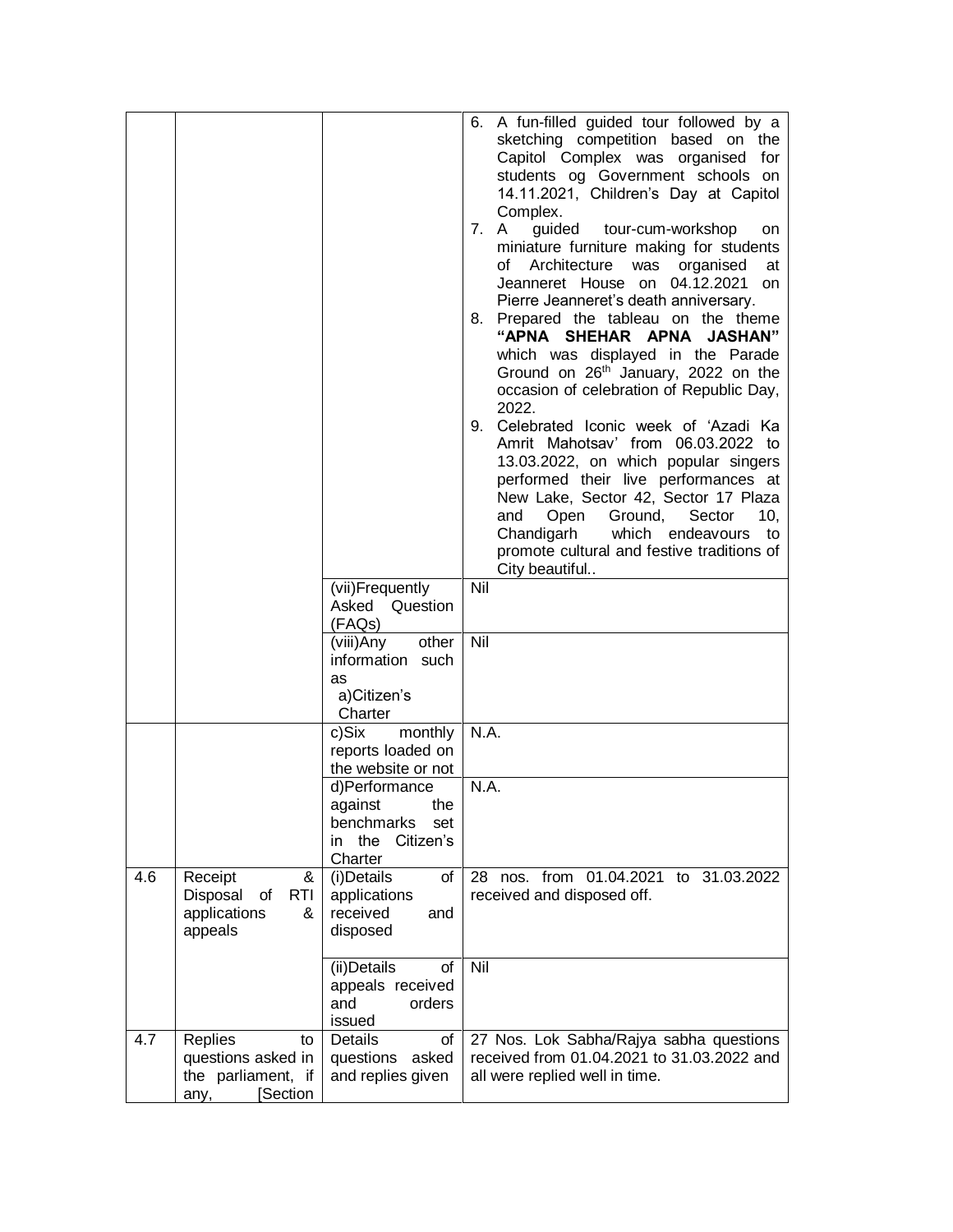|--|--|

# 5. Information as may be prescribed

| S.No. | Item                                                       | Details of disclosure                                                                               | Particulars                    |                                                       |                                                     |
|-------|------------------------------------------------------------|-----------------------------------------------------------------------------------------------------|--------------------------------|-------------------------------------------------------|-----------------------------------------------------|
| 5.1   | other<br>Such<br>information as<br>be<br>may<br>prescribed | (i) Name & details of<br>(a)Current CPIOs & First<br>Authority (FAAs)<br>Appellate<br>from 1.1.2015 | Year                           | of<br>Name<br>First<br>the<br>Appellate<br>Authority  | Name of the<br><b>CPIO</b>                          |
|       |                                                            |                                                                                                     | 1.1.2015                       | Sh.<br><b>Jitender</b><br>Yadav,<br><b>IAS</b>        | Sh.Akhil<br>Kumar,<br>AC(F&A)                       |
|       |                                                            |                                                                                                     | 1.1.2016                       | Sh.<br><b>Jitender</b><br>Yadav,<br><b>IAS</b>        | Sh.<br>Mandeep<br>Kumar, SAS                        |
|       |                                                            |                                                                                                     | 1.1.2017                       | Sh.<br><b>Jitender</b><br>Yadav,<br>IAS               | Sh.<br>Mandeep<br>Kumar, SAS                        |
|       |                                                            |                                                                                                     | 1.1.2018                       | Sh.<br><b>Jitender</b><br>Yadav,<br><b>IAS</b>        | Sh.Jagdeep<br>Sherawat,<br><b>SAS</b>               |
|       |                                                            |                                                                                                     | 1.1.2019                       | Sh.Rakesh<br>Kumar<br>Popli, PCS                      | Sh.<br>Rajnish<br>Malhi, SAS                        |
|       |                                                            |                                                                                                     | 1.1.2020 to<br>22.11.2020      | Sh.Rakesh<br>Kumar<br>Popli, PCS                      | Sh.<br>Rajnish<br>Malhi,<br>AC(F&A)                 |
|       |                                                            |                                                                                                     | 23.11.2020<br>to<br>31.03.2021 | Smt. Nitika<br>Pawar,<br><b>IAS</b>                   | Sh.<br>Rajnish<br>Malhi,<br>AC(F&A)                 |
|       |                                                            |                                                                                                     | 01.04.2021<br>to<br>16.11.2021 | Smt. Nitika<br>Pawar,<br><b>IAS</b>                   | Sh.<br>Rajnish<br>Malhi,<br>AC(F&A)                 |
|       |                                                            |                                                                                                     | 17.11.2021<br>till date        | Smt.<br>Hargunjit<br>Kaur, IAS<br>Ph:0172-<br>2700225 | Sh.<br>Rajnish<br>Malhi,<br>AC(F&A)<br>M:8054010399 |
|       |                                                            | Details of third party<br>(ii)<br>audit<br>voluntary<br>οf<br>disclosure                            |                                | 25.05.2022 for the F.Y. 2021-22                       | Yes, the audit has been carried out on              |
|       |                                                            | (a)Dates<br>of<br>audit<br>carried out<br>(b)Report of the audit<br>carried out                     |                                |                                                       |                                                     |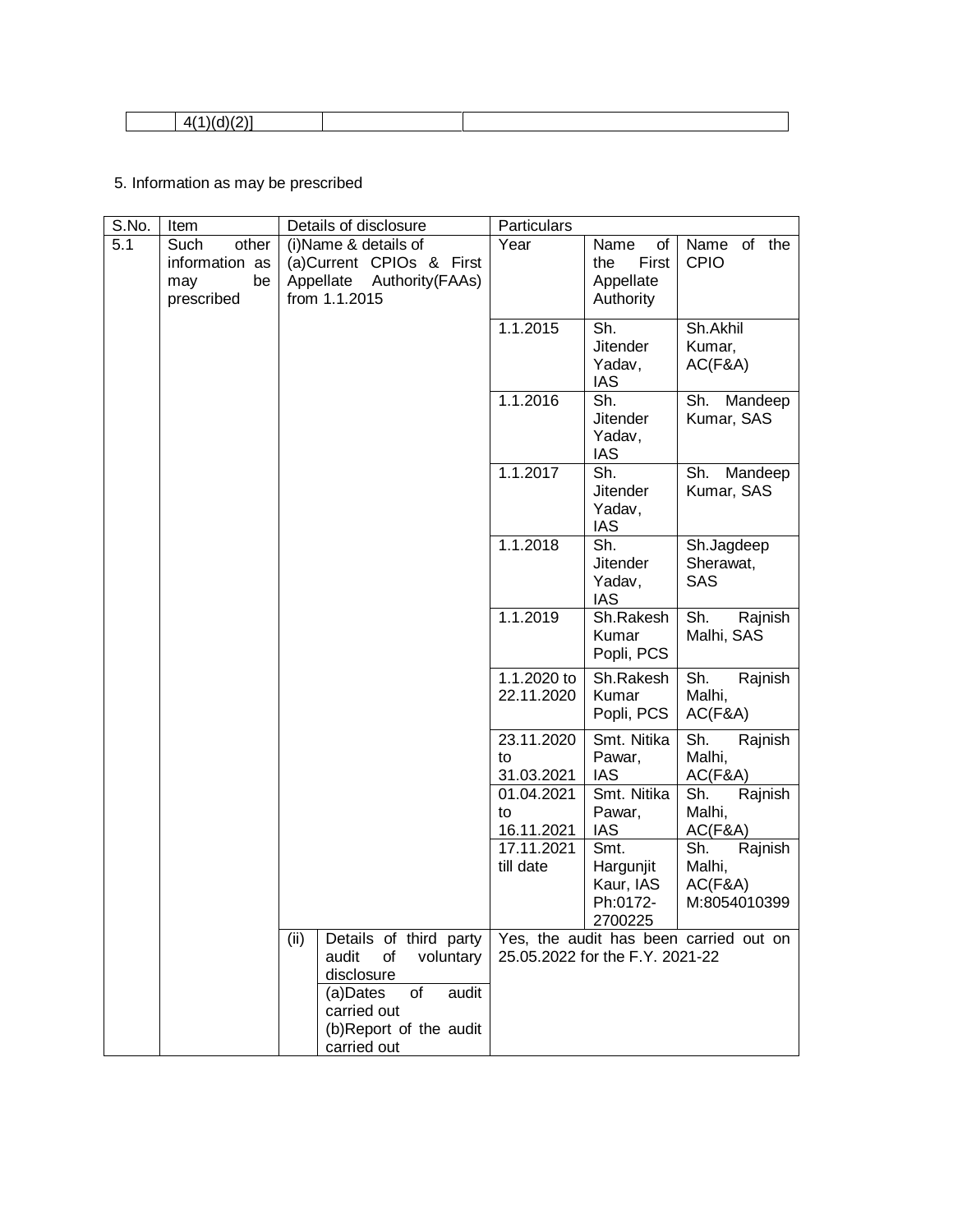| (iii) | Appointment of Nodal     | Nil                                        |
|-------|--------------------------|--------------------------------------------|
|       | Officers not below the   |                                            |
|       | rank<br>οf<br>Joint      |                                            |
|       | Director/Additional      |                                            |
|       | Director                 |                                            |
|       | of<br>(a) Date           | N.A.                                       |
|       | appointment              |                                            |
|       | (b) Name<br>&            |                                            |
|       | designation of the       |                                            |
|       | officers                 |                                            |
| (iv)  | Consultancy              | Nil                                        |
|       | committee<br>of<br>key   |                                            |
|       | holders<br>stake<br>for  |                                            |
|       | advice on suo-motu       |                                            |
|       | disclosure               |                                            |
|       | (a)Dates from which      | Nil                                        |
|       | constituted              |                                            |
|       | Name<br>&<br>(b)         |                                            |
|       | designation of<br>the    |                                            |
|       | officers                 |                                            |
| (v)   | Committee<br>οf          |                                            |
|       | PIOs/FAAs with rich      |                                            |
|       | experience in RTI to     |                                            |
|       | identify<br>frequently   |                                            |
|       | sought<br>information    |                                            |
|       | under RTI                |                                            |
|       | (a)Dates from which      | <b>Since 2005</b>                          |
|       | constituted              |                                            |
|       | (b)<br>Name<br>&         | Authority:<br>Smt.<br>Present<br>Appellate |
|       | designation<br>of<br>the | Hargunjit Kaur, IAS                        |
|       | officers                 | CPIO: Sh. Rajnish Malhi, AC(F&A)           |

6. Information disclosed on own initiative

| S.No. | Details of disclosure<br><b>Item</b>                                                               |                                                                           | <b>Particulars</b>                                                                          |
|-------|----------------------------------------------------------------------------------------------------|---------------------------------------------------------------------------|---------------------------------------------------------------------------------------------|
| 6.1   | Item/Information<br>public<br>have<br>minimum resort to<br>use of RTI Act to<br>obtain Information | website<br>Through<br>disclosed so that   http://chandigarhtourism.gov.in | at   By visiting the website, one can<br>obtain the useful information<br>about Chandigarh. |